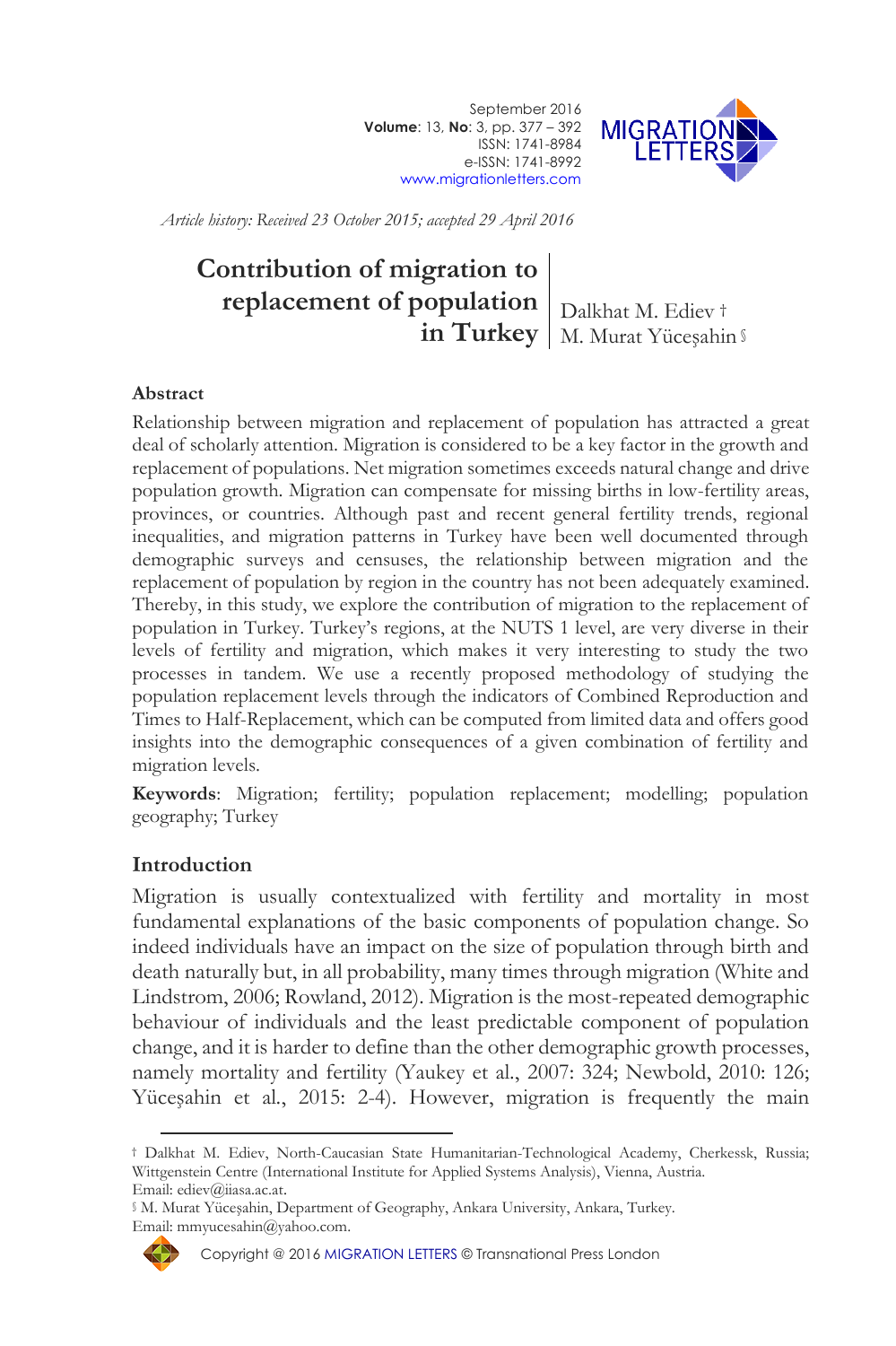component of population growth or decline both at the community and regional levels. Apart from its complexity, migration theoretically favours population growth at the place of destination at the expense of growth at the place of origin, both directly through the simple exchange of population and indirectly through contributions to the population reproduction, age selectivity, and differential fertility (Sivamurthy, 1982; Mitra, 1984; Ediev, 1999 and 2007; Alho, 2008; Ortega and del Rey, 2007; Ediev et al*.*, 2014). Therefore, it is important to take into account the implications of migration for the net migration rate (Rogers, 1966; Willekens, 1977; Rogers and Willekens, 1978; Inaba, 2009) at the regional level. In the long term, migration is also likely to favour the workforce at the place of destination, to the detriment of the place of origin. Selectivity on the one hand brings younger labourers and skills in demand to the destination's workforce, and on the other hand removes these from the population of origin (Yaukey et al*.*, 2007).

In many countries, net migration greatly exceeds natural change, driving population growth or slowing population decline (Ediev et al*.*, 2014). The contributions of net migration to population change are even more substantial at the subnational level. However, conventional demographic indicators ignore the role of migration as a supplement to fertility as a factor of population replacement and change. The indirect contributions of migration to population change may be studied by recently devised indicators measuring the migratory contributions to population reproduction as compared to fertility (Ediev et al*.*, 2014: 624-625). Here, we apply this approach to study how migration affects population change and replacement across Turkey.

As in most other developing countries, the fertility rate in Turkey has seen dramatic declines over the past five decades. The fact that Turkey's total fertility rate declined from 6.28 children per woman to around two between the early 1960s and the early 2000s shows that the country has experienced a rapid fertility transition. Thus, a number of studies argue that Turkey is in the final phase of the demographic transition (Yavuz, 2006; Yüceşahin and Özgür, 2008; Yüceşahin, 2009; HUIPS, 2010). Although Turkey has recently reached slightly above the replacement level of fertility, there remain marked regional demographic differentials.

Beginning with the proclamation of the Turkish Republic in 1923, the inadequacy and imbalanced diffusion of social and economic developmental initiatives, meant to spread modernisation throughout the country, served to exacerbate the substantive regional inequalities to the detriment of the eastern regions (Yüceşahin and Özgür, 2008). During the whole period after 1923, regional divergence in socio-economic development was accompanied by marked inter-provincial migration and prominently concentrated migration flows, particularly from poor eastern provinces to the relatively developed western regions and particularly the large metropolitan areas of the country. This process, especially after the 1950s, led to a rapid urbanisation process which resulted mainly from rural to urban migration and market adjustment to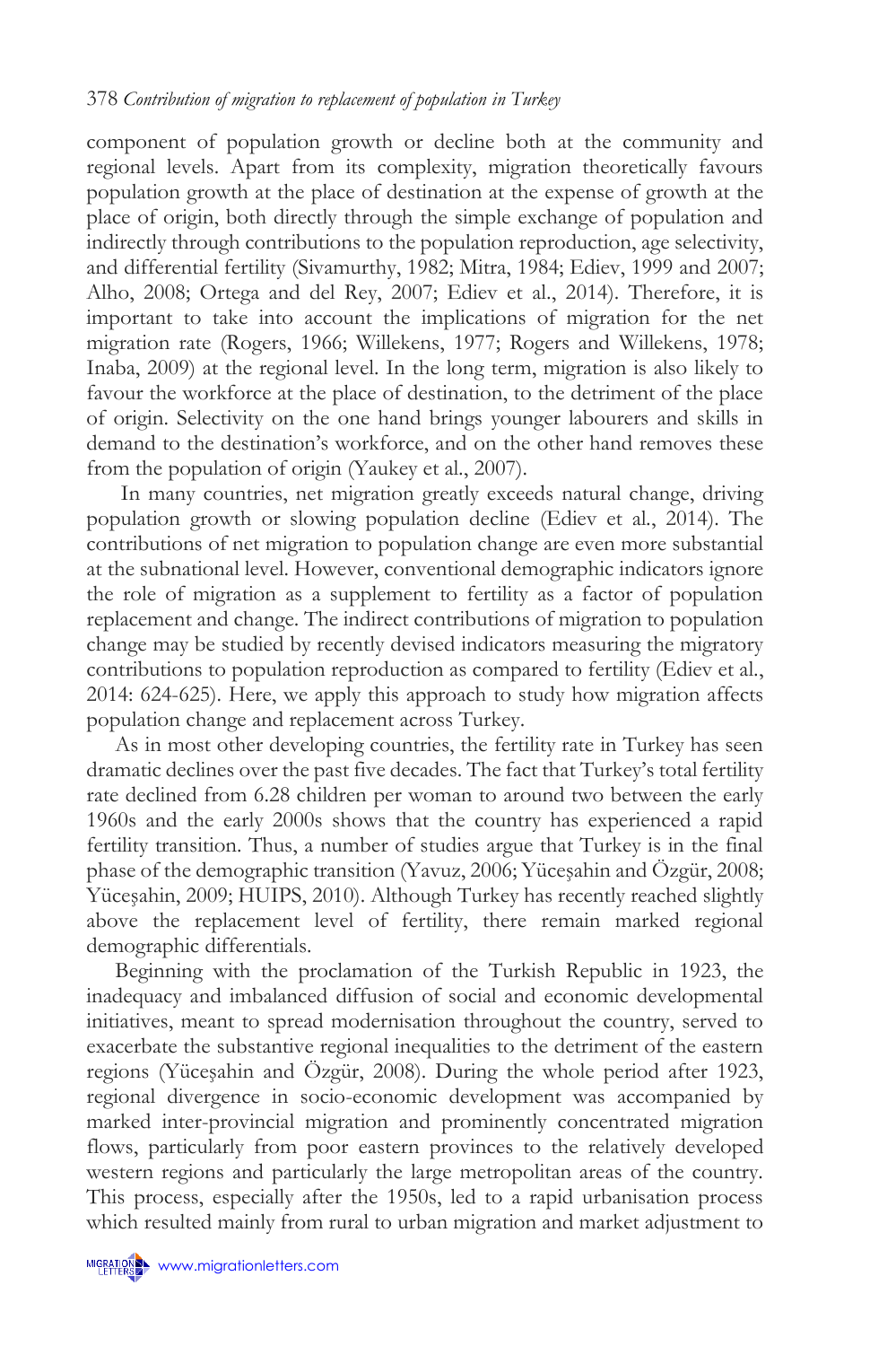the inter-sector shift from agriculture to manufacturing and services (Eraydın, 2006: 37). As a result, between 1950 and 2010, the percentage of the country's urban population tripled from 25 to around 77. In the same period Turkey's population also climbed from 20.5 to around 76 million. In terms of the regional imbalances in the country, the most interesting change was the rise in the gap in fertility levels between the western and the south-eastern regions: fertility levels of very high-fertility provinces were 1.73 times the levels of lowfertility provinces in 1980, compared with 3.12 in 2000 (Yüceşahin and Özgür, 2008: 142). This change clearly points to how the difference in demographic characteristics between Turkey's western and south-eastern regions has gradually widened over time.

Although past and recent general fertility trends, regional inequalities, and migration patterns in Turkey have been well documented in research through the analysis of demographic sample surveys and censuses, the relationship between migration and the replacement of population by region in the country has not been examined extensively. The regions<sup>1</sup> of Turkey are very different in terms of levels of fertility and migration, which makes it very interesting to study the two processes in their geographic aspect. To this end, we use recently proposed methodology for studying the population replacement levels by the indicators of Combined Reproduction and Times to Half-Replacement (Ediev et al., 2014), which can be computed from limited data and offer good insights into the demographic consequences of a given combination of fertility and migration levels.

# **Background: Turkey's recent migration and fertility patterns**

Geographical patterns of migration are the result of a combination of complex processes (Stillwell et al., 2008: 142). From the beginning of the  $20<sup>th</sup>$ century, the inadequacy and imbalanced diffusion of social and economic developmental initiatives in Turkey served to exacerbate substantial regional inequalities to the detriment of the eastern regions. The liberal economic policies of the 1950-1960 period rapidly translated into investments in Turkey's western regions, with an intense capital accumulation and commercial tradition (Elmas, 2001). Thus, employment and production rose in the service and manufacturing sectors especially in the country's western and coastal regions, such as Istanbul, East Marmara, West Marmara, the Aegean, and West Anatolia. As a result, regional divergences in economic and social development led to significant increases in inter-provincial migration during the second half of the 20th century, mainly from relatively poor eastern provinces or regions to the developed western parts of the country.

Although the factors affecting migration flows are not limited to economic factors, the rapid urbanization process from the 1950s resulting from intensive migration from rural to urban areas became a factor of market adjustment to

<sup>&</sup>lt;sup>1</sup> At the NUTS 1 level.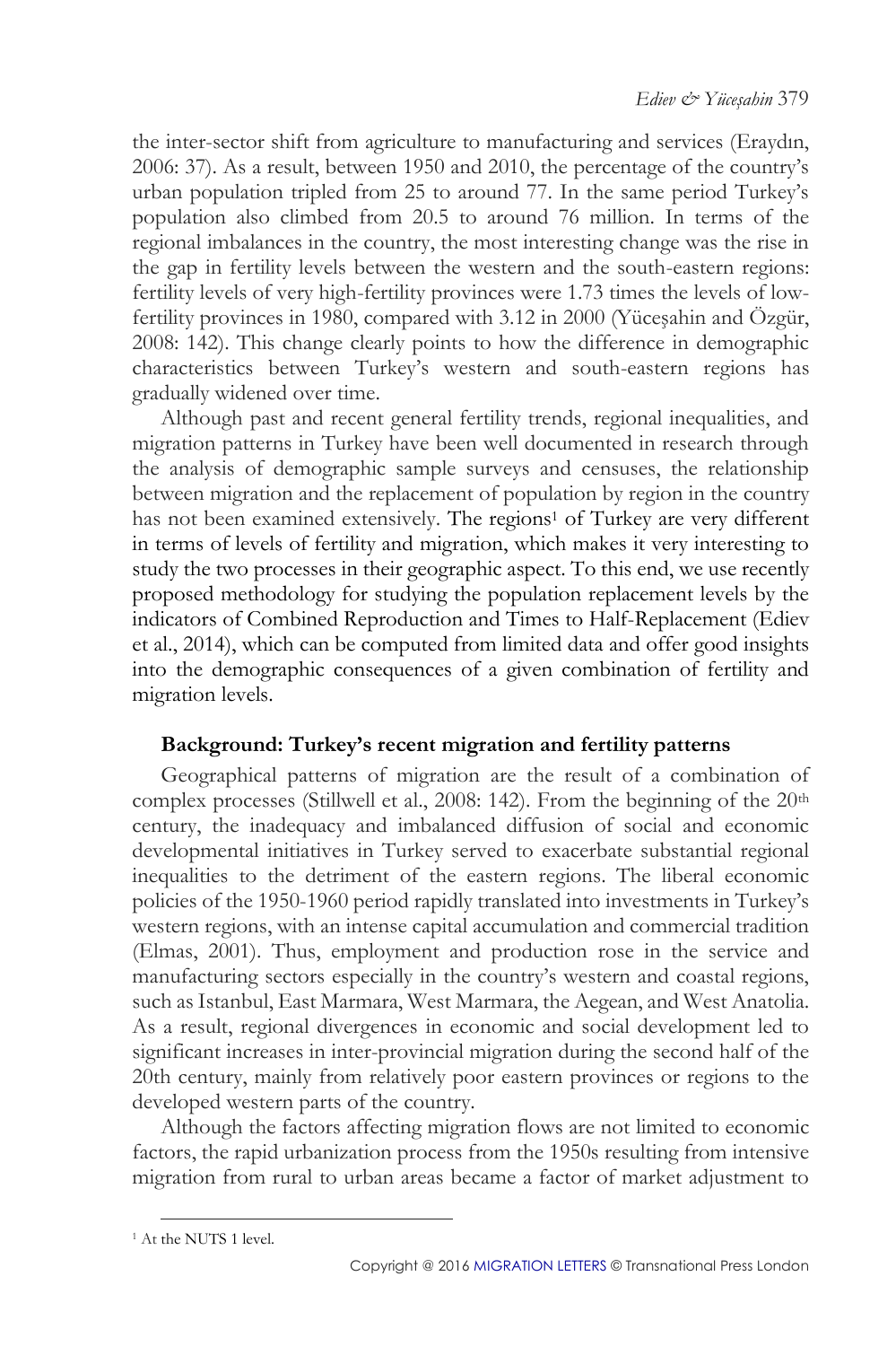the inter-sectoral shift from agriculture to manufacturing and services. And the migration from east to west has increased continuously since 1980, but it is still not among the largest migration flows. In addition, rises in literacy, per capita income, employment in non-agricultural sectors, and urbanisation throughout the country (Table 1) but more rapidly in western regions heightened the differences between the east and west and determined the country's east-west dualism.

| Indicator                                                     | Year |      |      |          |      |      |      |      |       |
|---------------------------------------------------------------|------|------|------|----------|------|------|------|------|-------|
|                                                               | 1935 | 1945 | 1955 | 1965     | 1975 | 1985 | 1990 | 2000 | 2010  |
| Population                                                    |      |      |      |          |      |      |      |      |       |
| (million)                                                     | 16.3 | 18.8 | 24.1 | 31.4     | 40.7 | 50.7 | 56.5 | 67.8 | 73.7  |
| Literacy                                                      |      |      |      |          |      |      |      |      |       |
| $(\%)$                                                        | 19.3 | 30.2 | 41.0 | 48.8     | 63.7 | 77.5 | 80.5 | 87.3 | 89.7  |
| Labour                                                        |      |      |      |          |      |      |      |      |       |
| force in                                                      |      |      |      |          |      |      |      |      |       |
| agriculture                                                   |      |      |      |          |      |      |      |      |       |
| $($ %)                                                        | 81.8 | 73.7 | 77.5 | 71.9     | 67.3 | 60.0 | 53.7 | 48.4 | 25.2  |
| Urban                                                         |      |      |      |          |      |      |      |      |       |
| population                                                    |      |      |      |          |      |      |      |      |       |
| (0/0)                                                         | 23.5 | 24.9 | 28.8 | 34.4     | 41.8 | 53.0 | 59.0 | 64.9 | 76.3  |
| GDP per                                                       |      |      |      |          |      |      |      |      |       |
| capita*                                                       | Na   | Na   | Na   | $1019**$ | 1548 | 3327 | 4660 | 6950 | 10079 |
| $C = D + C + J$ CIC (4004, 2002, 2002) $I TCI$ (2044, $I = R$ |      |      |      |          |      |      |      |      |       |

**Table 1.** Average levels of some selected developmental indicators in Turkey, 1935-2010

*Source: Data from the SIS (1996; 2002; 2003) and TSI (2014a; b; c; d) \* US dollars. \*\* 1971 data. Na: Not available.*





*Source: Data from the UN (2015) and HUIPS (2014)*

Over the last century Turkey has witnessed various extensive socioeconomic and cultural changes. These ongoing shifts, which can be seen as the "modernisation" of the state, institutions, and society, are continuing to shape the social structure. Since the proclamation of the Turkish Republic in 1923, significant changes have taken place in some basic demographic measures (Table 1). The 1927 census gave Turkey's population as 13.6 million (CSO, 1953: 5), versus its current population of over 75 million (Turkish Statistical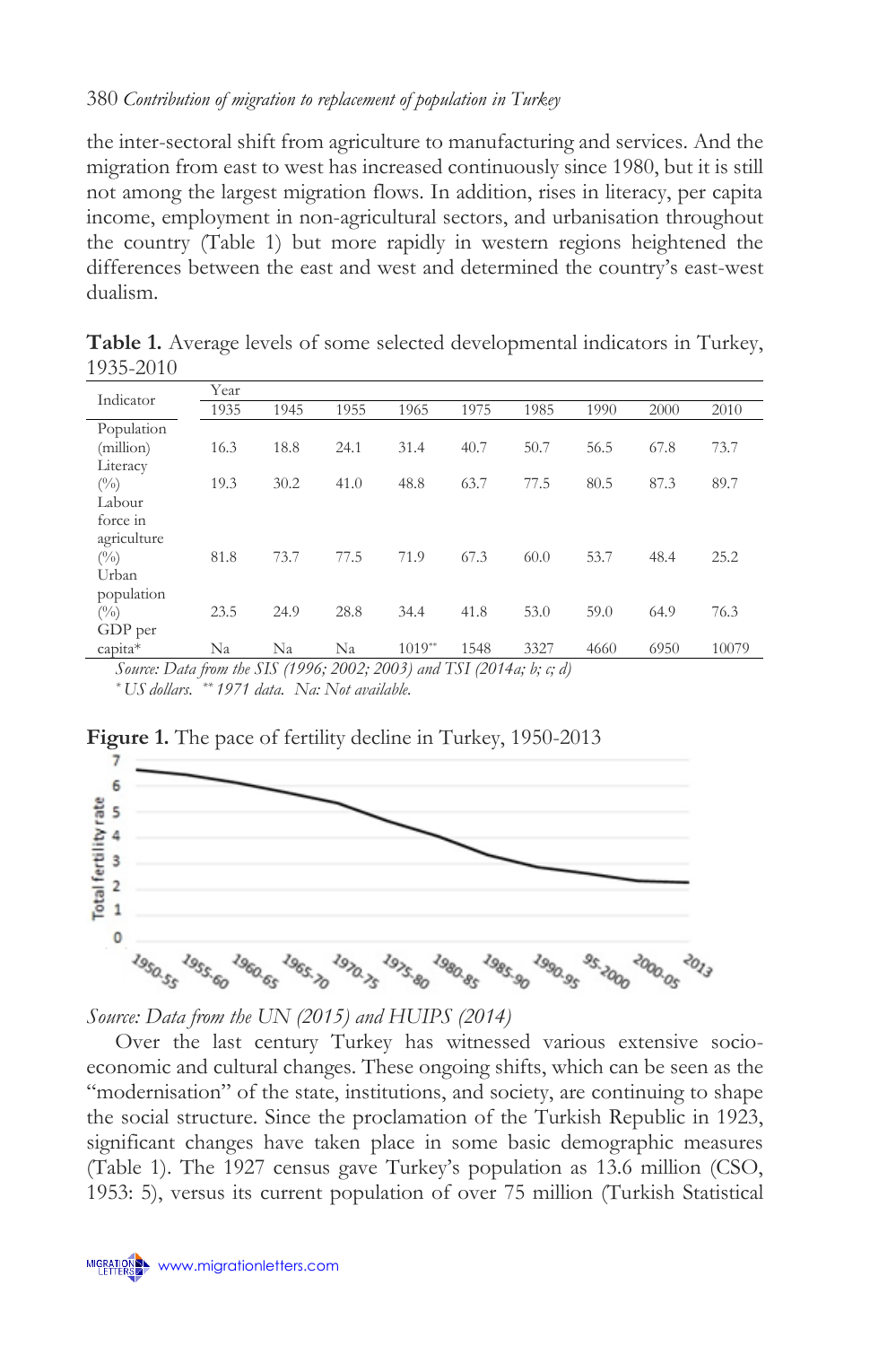Institute<sup>2</sup> , TSI, 2015). The fertility rate has declined over the past five decades. In the early 1960s, the Total Fertility Rate (TFR) was around 6 children per woman, while current TFR is slightly above the replacement level (2.26 children per woman aged 15-49 in 2013, Figure 1) (HUIPS, 2014: 60). Life expectancy at birth increased considerably from 41.0 to 73.4 years in the 1950-1955 and 2005-2010 periods for both sexes (UN, 2015).

Although Turkey entered the last phase of demographic transition during the 1980s (Yavuz, 2006; Yüceşahin and Özgür, 2008) and the last period of demographic transition is expected to be completed by the mid-21st century (Koray 1997; Ünalan 1997; Yüceşahin 2009; HUIPS 2010), substantial regional variations in fertility levels still persist, as can be observed at the NUTS 1 level from the only available data source, the Turkey Demographic and Health Survey 2008 (HUIPS, 2009) (Table 2; Figure 2).

**Table 2.** Trends in net migration rate (per 1,000 population) in the 2007-2008 and 2013-2014 periods and TFR (children per woman) in 2008, by region<sup>3</sup>

|                  | <b>TFR</b> | Net migration rate |          |          |          |          |          |          |
|------------------|------------|--------------------|----------|----------|----------|----------|----------|----------|
| NUTS 1 region    | 2008       | $2007 - 8$         | 2008-9   | 2009-10  | 2010-11  | 2011-12  | 2012-13  | 2013-14  |
| Istanbul         | 1.78       | 2.10               | 3.06     | 7.77     | 8.98     | 2.20     | 4.69     | 1.00     |
| West Marmara     | 1.38       | 9.73               | 4.03     | 4.62     | 4.95     | 7.74     | 5.89     | 13.96    |
| Aegean           | 1.91       | 3.70               | 1,74     | 0.10     | 0.13     | 2.60     | 1.59     | 4.61     |
| East Marmara     | 1.80       | 12.57              | 6.37     | 5.51     | 6.18     | 5.27     | 6.56     | 7.69     |
| West Anatolia    | 2.40       | 2.98               | 4.60     | 5.59     | 7.05     | 3.62     | 3.84     | 5.25     |
| Mediterranean    | 2.09       | 2.15               | 0.52     | 0.58     | $-1.24$  | $-1.09$  | $-0.72$  | 0.35     |
| Central Anatolia | 2.09       | $-9.00$            | $-4.99$  | $-8.95$  | $-8.78$  | $-4.11$  | $-4.80$  | $-6.63$  |
| West Black Sea   | 1.90       | $-4.35$            | $-2.40$  | $-11.16$ | $-8.80$  | $-3.20$  | $-5.69$  | $-7.72$  |
| East Black Sea   | 2.10       | $-2.24$            | 0.63     | $-8.98$  | -9.88    | 7.29     | $-3.61$  | $-1.77$  |
| North East       |            |                    |          |          |          |          |          |          |
| Anatolia (TRA)   | 2.59       | $-26.12$           | $-14.72$ | $-13.58$ | $-12.46$ | $-15.35$ | $-19.19$ | $-19.34$ |
| Central East     |            |                    |          |          |          |          |          |          |
| Anatolia (TRB)   | 3.33       | $-10.89$           | $-9.09$  | $-9.08$  | $-16.49$ | $-7.19$  | $-7.12$  | $-12.23$ |
| South East       |            |                    |          |          |          |          |          |          |
| Anatolia (TRC)   | 3.47       | $-7.56$            | $-7.12$  | $-3.80$  | $-4.11$  | $-7.55$  | $-5.70$  | $-6.12$  |

*Data from HUIPS (2009) and TSI (2015)*

 $\overline{a}$ 

According to the regions at the NUTS 1 level, the spatial distribution of TFRs in 2008 illustrates that while the Istanbul, West Marmara, and East

<sup>2</sup> Formerly the Central Statistical Office (CSO), now the State Institute of Statistics (SIS).

<sup>&</sup>lt;sup>3</sup> The Address Based Population Registration System (ABPRS) was established in 2007 with the aim of monitoring population information related to permanent residence and population movements on a regular basis. From this system, information related to the size of the population and its basic characteristics is produced.

Data on internal migration has been produced annually starting with information referring to the 2007-2008 period. The coverage of internal migration: National residents who migrate between within the Republic of Turkey are covered. Definitions: Internal migration: Internal migration is defined as changes in the usual residence addresses of the population within one year in the specific areas (region, province, district, etc.) inside the country in ABPRS. In-migration: Migrants who arrive at a specific area from other areas within the country. Out-migration: Migrants who depart from a specific area to other areas within a country. Net migration: The difference between in-migration and out-migration for a specific area. If in-migration exceeds out-migration, net migration is positive. If out-migration exceeds in-migration, net migration is negative. Net migration rate: This is the number of net migration per thousand persons who are able to migrate (TSI, 2016).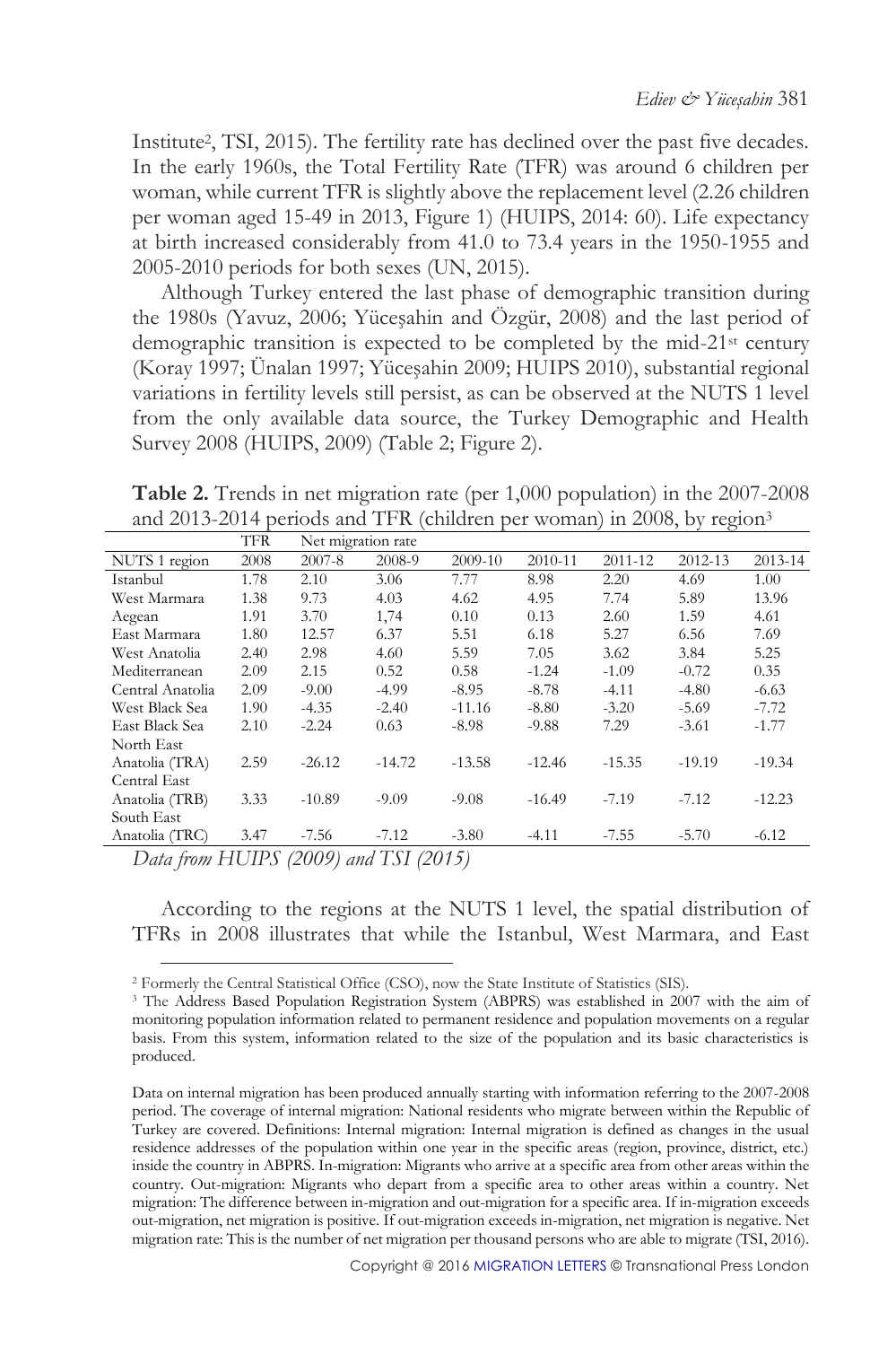Marmara regions had the lowest levels<sup>4</sup> of TFRs, North East Anatolia, Central East Anatolia, and South East Anatolia had the highest fertility levels<sup>5</sup>. Therefore, it may be stressed that significant regional fertility differences currently persist between the western and eastern parts of the country.



**Figure 2.** Distribution of total fertility rates by region, 2008

*Source: Data from HUIPS (2009)*

**Figure 3.** Distribution of the net migration rate by region in the 2013-2014 period



# *Source: Data from TSI (2015)*

Through the Turkish Statistical Institute (TSI) founding the Address Based Population Registration System (ABPRS) in 2006 and NUTS regions, it has been possible to follow migration trends from 2007 by 12 different regions (Table 2). Between 2007 and 2014, while five regions (Istanbul, West Marmara, East Marmara, Aegean, and West Anatolia) had continuously positive net

<sup>4</sup> Between 1.78 and 1.90 children per woman aged 15-49.

<sup>5</sup> Between 2.59 and 3.47 children per woman aged 15-49.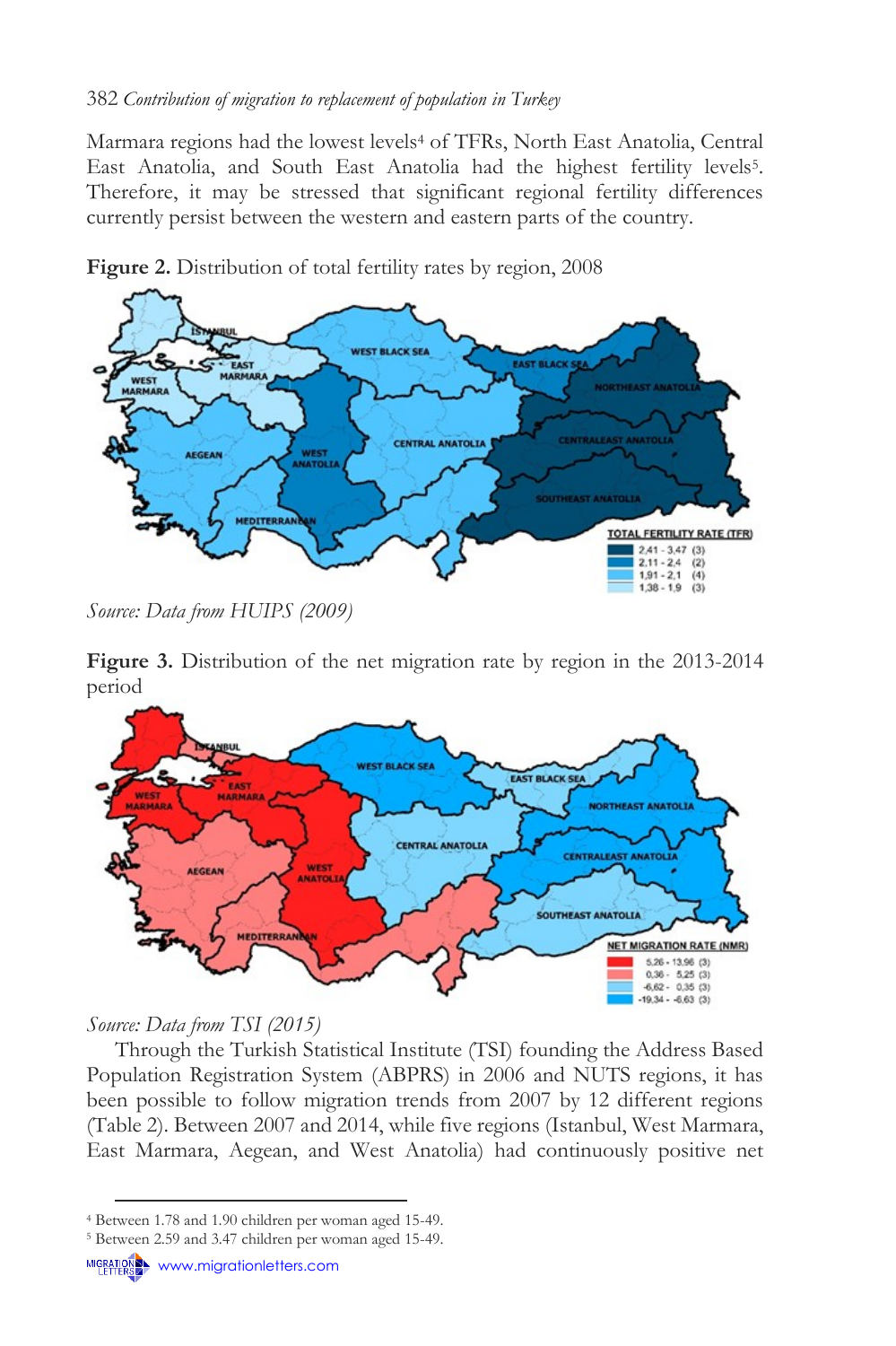migration rates, six (Central Anatolia, West Black Sea, East Black Sea, North East Anatolia, Central East Anatolia, and South East Anatolia) had continuously negative migration rates. While the Mediterranean region had positive migration rates in the 2007-2008, 2009-2010, and 2013-2014 periods, it had slightly negative net migration rates in the 2010-2011 and 2012-2013 periods.

According to the regions at the NUTS 1 level (Table 2; Figure 3), the spatial distribution of net migration in the 2013-2014 period shows that West Marmara achieved the highest positive rate (14.0‰). The East Marmara region had the second-highest net migration rate (7.7‰). The West Anatolia (5.35‰), Aegean (4.6‰), Istanbul (1.0‰) and Mediterranean (0.4‰) regions had positive net migration rates in the 2013-2014 period, respectively. On the other hand, the North East Anatolia region had the lowest negative net migration rate (-19.3‰) both in the most recent period as in the whole period in 2007-2008 and 2013- 2014. The Central East Anatolia region had the second-lowest negative net migration rate (-12.2‰) in the most recent period. And the West Black Sea (- 7.7‰), Central Anatolia (-6.6‰), South East Anatolia (-6.1‰), and East Black Sea regions all had negative net migration rates in the most recent period.

#### **Data and method**

In this study, the data were derived from different statistical sources by different indicators as follows: As baseline data for in- and out- migration, net migration, and female population by region at the NUTS 1 level for the periods of 2007-2008, 2008-2009, 2009-2010, 2010-2011, 2011-2012, 2012-2013, and 2013-2014, the data were taken from the Address Based Population Registration System (ABPRS) (TSI, 2015). For the region-specific total fertility rates, the data were taken from the only and latest data source of the Turkey Demographic and Health Survey 2008 (HUIPS, 2009).

To assess what role migration plays as a source of population change and the population replacement prospects, where both fertility and migration are taken into account, in Turkish regions, we compute the Effective Net Migration (ENM), Migratory Fertility (MF), Combined Reproduction (CR), and Time to Half-Replacement (THR) as suggested by Ediev et al*.* (2014). These indicators, similar to the conventional TFR, refer to a hypothetical birth cohort that may emerge if current fertility, mortality, and migration rates are fixed time-constant over a period long enough for the cohort to complete its reproduction. The former index, ENM, indicates how many migrants of reproduction age (namely, aged 15-44 years) flow into or out of the hypothetical cohort. In the original work, Ediev et al. (2014) compute the ENM by assuming time-constant agespecific migration rates and survival probabilities. That approach is hard to implement in our study due to data limitations. Therefore, we opt for the less data-demanding indirect approximation suggested by Ediev et al (2014: 632):

 $ENM \approx 29.4m + 1.11m^2$ 

(1)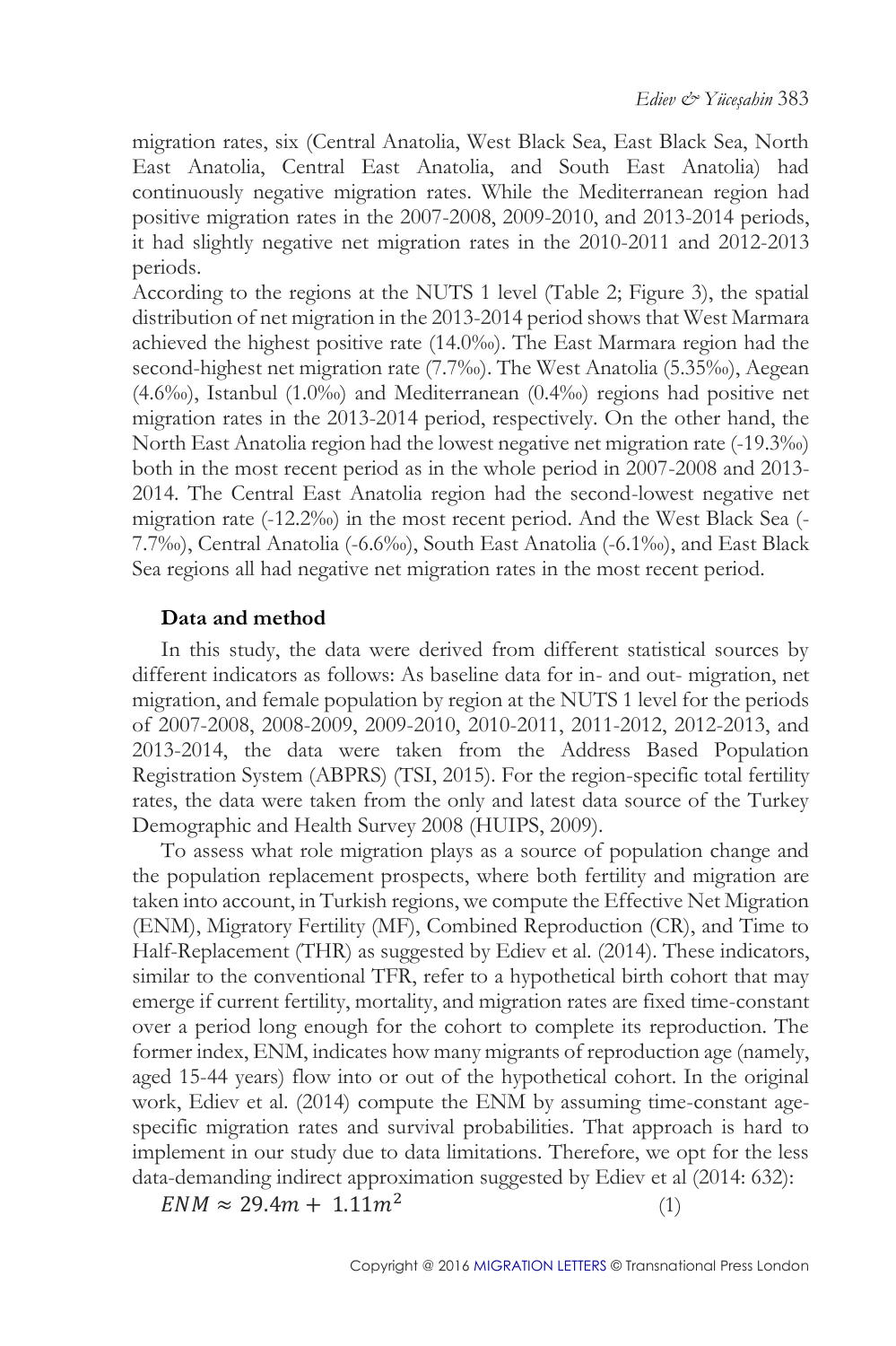where m is the female net migration rate at ages 15-44 computed as the net migration of women in that age range divided by the female population of the same age in the receiving population. Ediev et al (2014: 632) suggest the regression (1) to be accurate, with  $R^2$  of 99.8% in a rich database comprising countries of various demographic profiles.

ENM measures the amount of migration per 1,000 births in the original birth cohort of the receiving (or sending, in case of negative ENM) population that contributes to the fertility immediately in the cohort where the migrants flow in or out. Their children (born either before or after the migration took place) are assumed to come, earlier or later, with their parents to the receiving population and to contribute to the generations formed by children of the original birth cohort. Hence, migratory contributions to the fertility in the receiving<sup>6</sup> population are measured by the Migratory Fertility, MF, as a product of ENM and of TFR of migrants:

$$
MF = \frac{ENM}{1000} \cdot TF_{migr} \quad (2)
$$

where the TFR of the migrant population is assumed to be identical to the TFR in the general population<sup>7</sup> . Combined Reproduction, then, is a composite of the original TFR in the population of interest and of MF:

 $CR = TFR + MF = TFR + \frac{ENM}{1000}$  $\frac{2}{1000} \cdot TF_{migr}$  (3)

Conveniently, CR has an interpretation similar to that of the conventional TFR: it indicates how many children, relative to the number of births in the parental cohort, will be born to the next generation given the continuation of current rates and assuming children are born to both the original parental generation and to the migrants that flow in/out of that generation. So, a CR of about 2.2<sup>8</sup> indicates the stability of cohorts' sizes, generation after generation, while a CR exceeding that level indicates expanding sizes of birth cohorts, and a lower CR indicates prospects of shrinking cohort sizes.

As population replacement happens through fertility in the original population and to the migrants, another indicator, THR, measures – roughly and with many precautions to be kept in mind $9 - by$  what time half of the births in the receiving population will be formed by the descendants of migrants coming into the population from the current moment on. THR is formally approximated by assuming exponential growth of the cohorts' sizes:

$$
THR = T \frac{ln(0.5)}{ln(\frac{TFR}{CR})} \tag{4}
$$

where  $T \approx 30$  is the demographic generation length. Although THR may not

<sup>6</sup> Sending in the case of negative ENM.

<sup>7</sup> We find that this assumption, originally used by Ediev et al. (2014) in the context of international migration, may be even better justified in the context of internal migrations considered here.

<sup>8</sup> Assuming Turkish mortality rates as of 2013.

<sup>&</sup>lt;sup>9</sup> See Ediev et al., 2014 for discussion.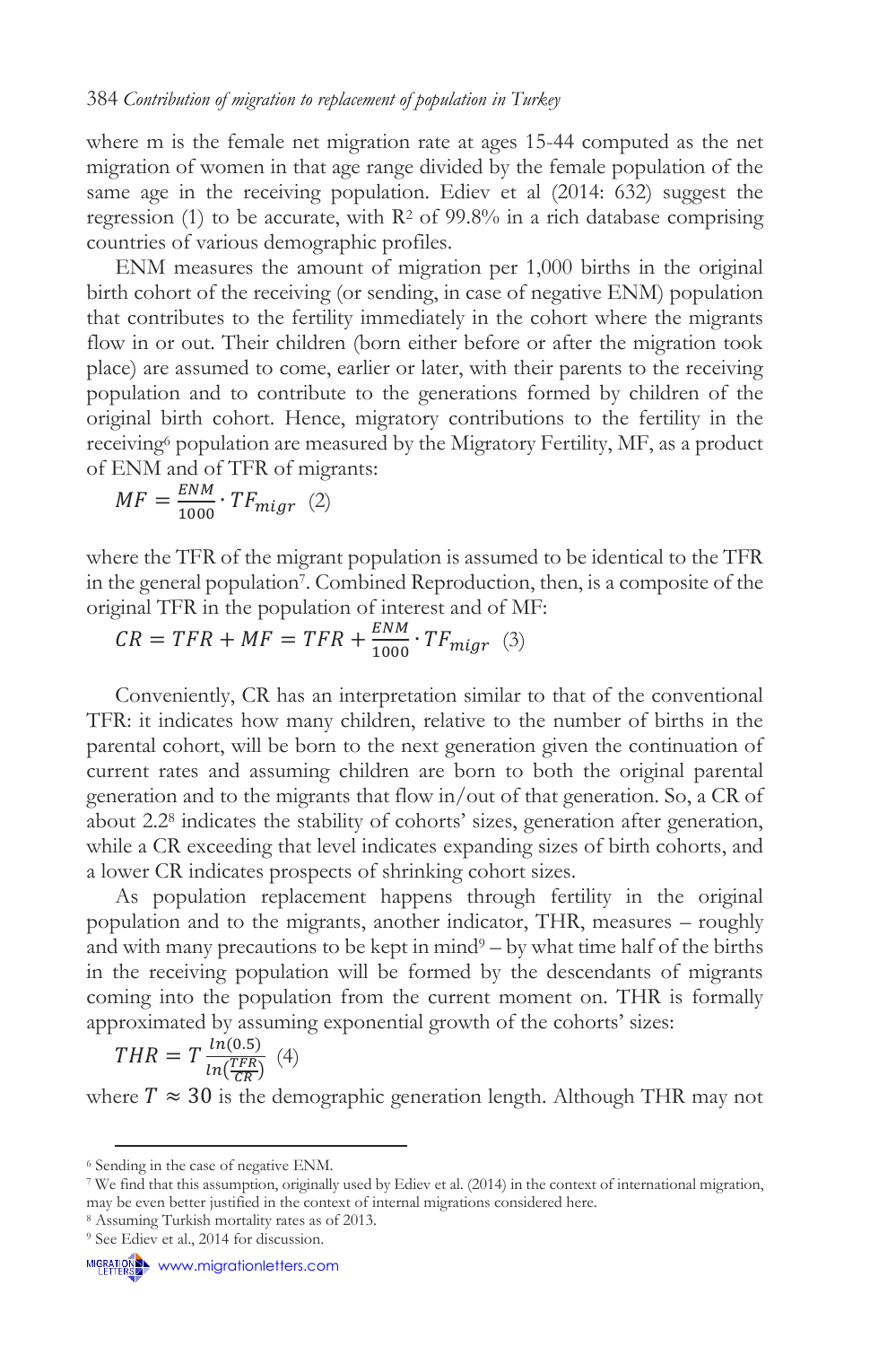be taken at its face value as an indicator of actual social turnover, its short values may indicate substantial future social and cultural changes initiated by sheer population compositional changes due to migration<sup>10</sup>.

We compute the above-described indicators for all regions of Turkey to see the variation of population reproduction and replacement across the country. Due to the lack of reliable data and also given our focus on cross-Turkey comparisons, we do not consider international migrations that play a minor role as compared to the internal population movements at the regional level.

#### **Results**

In Figure 4, we show the main estimated indicators at once, for the period 2007-2014 11. Geographic variations of ENM, CR, and MF may also be seen in Figures 5 to 7. Detailed results are presented in Table 3.

As indicated by the estimation results, migration does play an important role as a supplement or counter-actor to fertility in the replacement of the populations of Turkish regions. Most of the regions in Turkey have a combination of fertility and internal migration that prevents substantial population decline in the long run.

In Istanbul, the East Marmara, and West Anatolia – despite relatively low TFR in the first two – the net in-migration is so high that CR in these regions reaches about 2.5 or even higher<sup>12</sup>. That enables dynamic population growth in those three regions, by about 25-50% every 30 years.

In North East Anatolia, Central East Anatolia, and South East Anatolia, the CR is also as high as 2.5-3.0 – yet in these regions CR remains that high due to high TFR and despite substantial out-migration. These three regions are on a track of high growth and stable supply of migrants to other regions.

In Central Anatolia, the West Black Sea, and the East Black Sea, despite TFR being close to 2.0, substantial out-migration (MF of about -0.4) leads to low CR of 1.5-1.713. Similarly, low CR and population declining prospects apply to the West Marmara, where, however, weak population reproduction prospects are formed by low TFR and insufficient in-migration.

In four regions, THR is relatively short (replacement of half-population by migrants <sup>14</sup> in less than 100 years) due to either low TFR (the West Marmara) or high net migration (West Anatolia), or a combination of both (Istanbul, the East Marmara).

<sup>&</sup>lt;sup>10</sup> THR does not, however, indicate if that change may be offset by assimilation or migration reversals; neither does it show how substantial is the change originating in migration as compared to the level of "normal" social evolution.

<sup>&</sup>lt;sup>11</sup> Note that we show TFR for Turkey as a whole only for comparative purposes, and without any allowance made for international migration, as mentioned above. Also keep in mind that, due to a lack of data, we use regional TFRs for 2008.

<sup>12</sup> More than 3 in West Anatolia.

<sup>13</sup> Meaning a population decline by about 25-30% every 30 years.

<sup>&</sup>lt;sup>14</sup> The interpretation of THR given here is rather informal because THR calculations are based on a set of simplifying assumptions (Ediev et al*.*, 2014).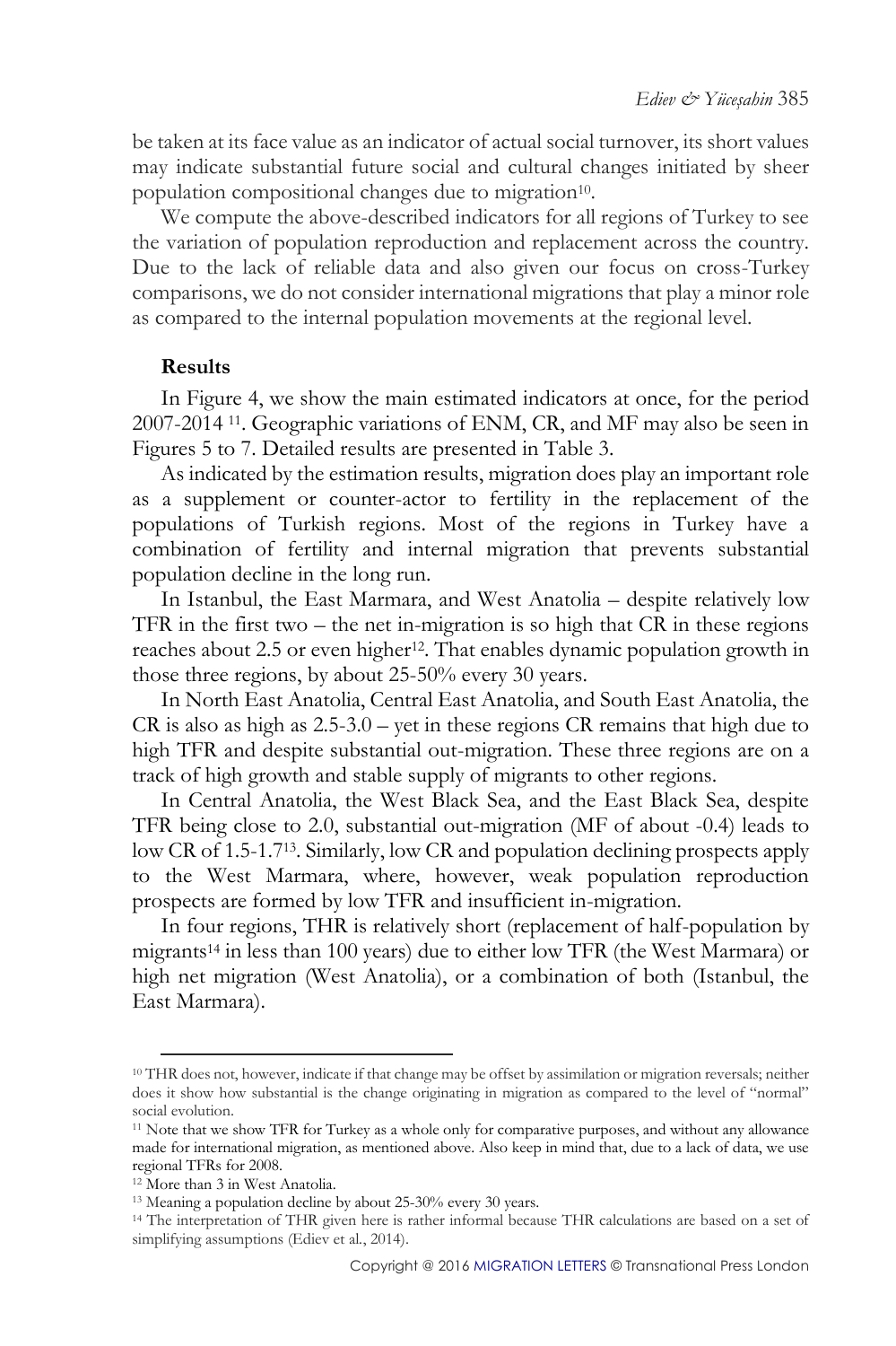Generally speaking, migration to the Northern-Western regions substantially boosts population reproduction at the expense of weakening the population reproduction in the East and the South of the country. On the other hand, migration also plays a role as a stabilizer of population change: MF tends to be positive in regions with relatively low fertility but negative in regions with high fertility. While the TFR varies from 1.4 to 3.5, CR that includes the contributions of migration varies in a narrower range from 1.5 to 3.1. The standard deviation of CR (0.5) is also smaller than the standard deviation of TFR (0.6). The compensatory role of net migration may also be seen from the negative correlation coefficient (-0.52) between regional TFR and MF.

Figure 4. Total Fertility (TFR), Migratory Fertility (MF), Combined Reproduction (CR), and Time to Half-Replacement (THR) by region, 2007- 2014



*Source: Data from TSI (2015), authors' calculations*

The estimation results averaged over the whole period 2007-2014 hide substantial time variation over the period. The ENM variation coefficients calculated as the ratio of the standard deviation to the mean over the period are, expectedly, high for the regions with low levels of migration (the Aegean, Mediterranean, North Eastern Anatolia) but also for the East Black Sea region, which experienced substantial and volatile out-migration during the period. The three regions with the highest rates of out-migration, on the other hand, experienced stable migration outflows (Central Anatolia, the West Black Sea, Central East Anatolia). When translated into CR, migration variation over time has had only a limited effect: only in four regions (Istanbul, the West Marmara, East Marmara, and North East Anatolia) did the CR variation coefficient exceed 10 percent, due to extremely volatile net migration or its high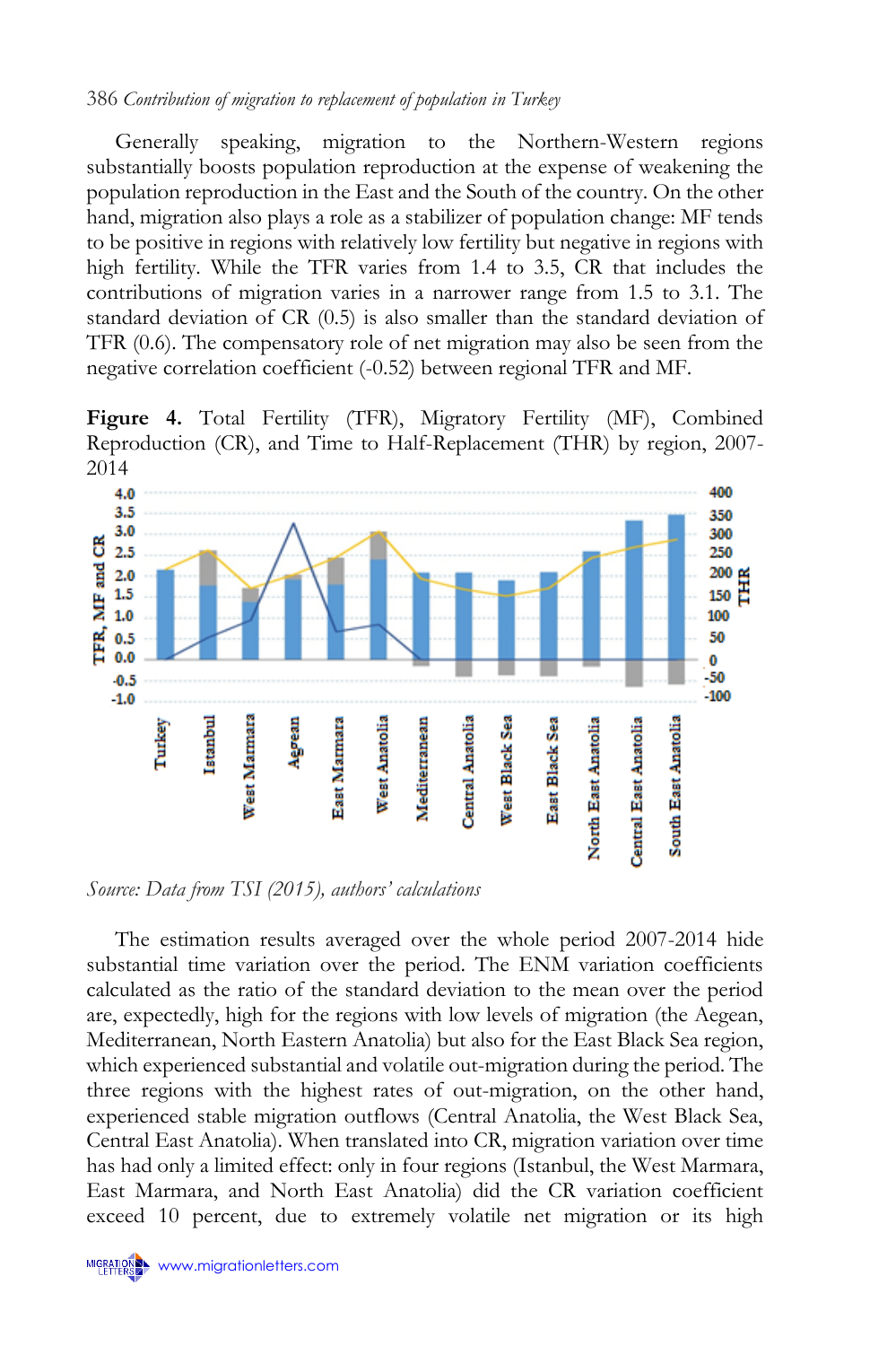contribution to CR. Note, however, that we did not have detailed data on fertility change over time and, therefore, estimated variation of CR is only partial and might be revised upwards given more detailed fertility data.

|                  |      |            | ENM:<br>coefficient |         |      | CR:<br>coefficient |            |
|------------------|------|------------|---------------------|---------|------|--------------------|------------|
|                  | TFR  | <b>ENM</b> | of<br>variation     | MF      | CR   | of<br>variation    | <b>THR</b> |
| Turkey           | 2.16 | 0.0        | $0\%$               | 0.00    | 2.16 | $0\%$              | .          |
| Istanbul         | 1.78 | 470.6      | 45%                 | 0.84    | 2.62 | 15%                | 54         |
| West Marmara     | 1.38 | 243.5      | 66%                 | 0.34    | 1.72 | 14%                | 95         |
| Aegean           | 1.91 | 65.7       | 96%                 | 0.13    | 2.04 | $6\%$              | 327        |
| East Marmara     | 1.80 | 359.4      | 47%                 | 0.65    | 2.45 | 13%                | 68         |
| West Anatolia    | 2.40 | 278.6      | 37%                 | 0.67    | 3.07 | $8\%$              | 85         |
| Mediterranean    | 2.09 | $-69.9$    | 97%                 | $-0.15$ | 1.94 | $7\%$              | .          |
| Central Anatolia | 2.09 | $-191.9$   | $11\%$              | $-0.40$ | 1.69 | $2\%$              | .          |
| West Black Sea   | 1.90 | $-194.0$   | $11\%$              | $-0.37$ | 1.53 | $2\%$              | .          |
| East Black Sea   | 2.10 | $-187.7$   | 59%                 | $-0.39$ | 1.71 | $9\%$              | .          |
| North East       |      |            |                     |         |      |                    |            |
| Anatolia         | 2.59 | $-60.5$    | 1738%               | $-0.16$ | 2.43 | 26%                | .          |
| Central East     |      |            |                     |         |      |                    |            |
| Anatolia         | 3.33 | $-193.3$   | $11\%$              | $-0.64$ | 2.69 | $2\%$              | .          |
| South East       |      |            |                     |         |      |                    |            |
| Anatolia         | 3.47 | $-171.2$   | 14%                 | $-0.59$ | 2.88 | $3\%$              | .          |

**Table 3.** Total Fertility (TFR), Effective Net Migration (ENM), Migratory Fertility (MF), Combined Reproduction (CR), and Time to Half-Replacement (THR) by region:  $\frac{1}{\sqrt{2}}$  and estimates for the period 2007-2014

*Source: Data from TSI (2015), authors' calculations*

*Notes: TFR data refers to 2008; ENM and CR are shown with their variation coefficients calculated as the respective standard deviations divided by the average rates over 2007-2014.*

Figure 5. Distribution of Effective Net Migration by region, estimated for the period 2007-2014



*Source: Data from TSI (2015), authors' calculations*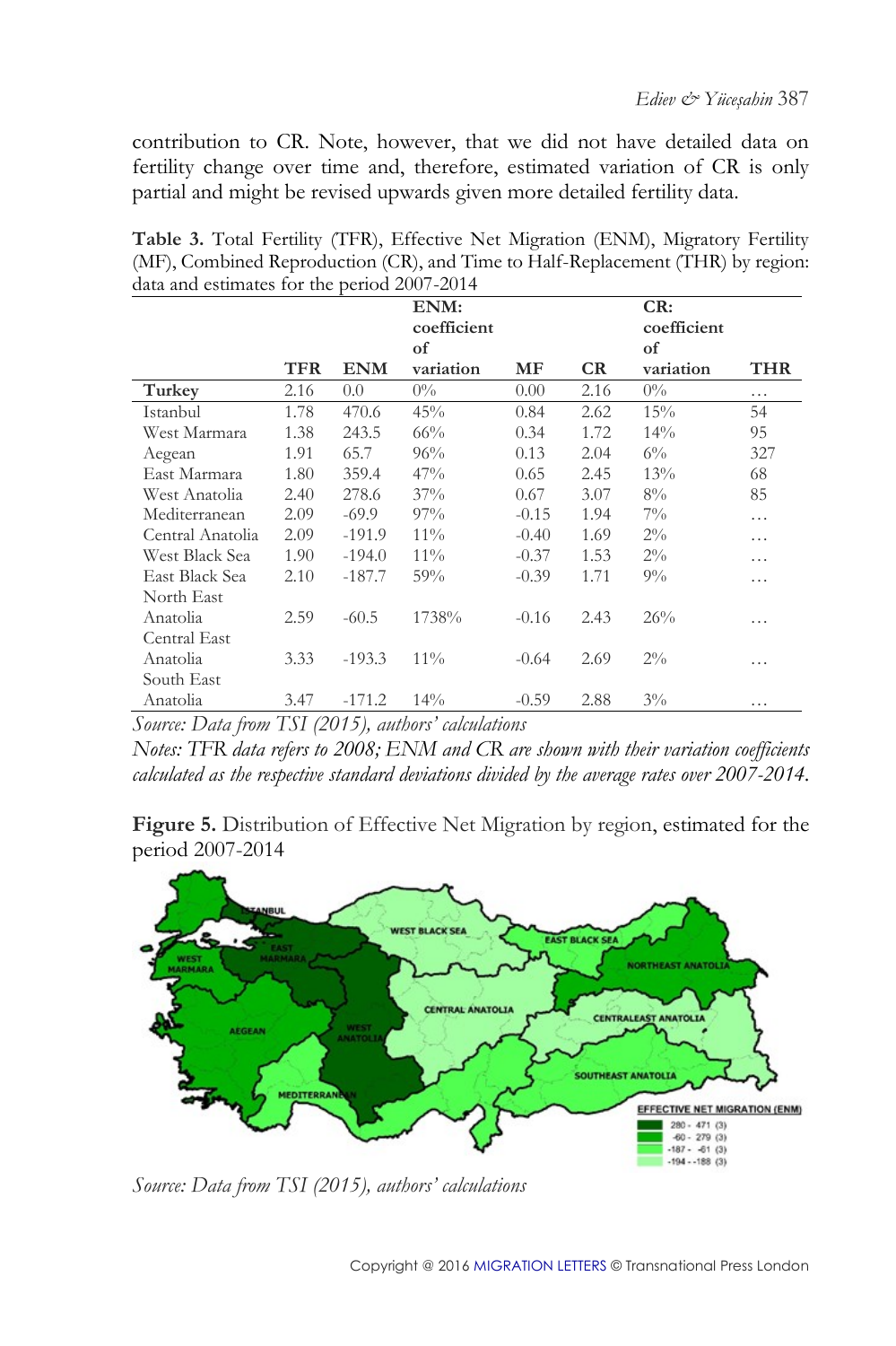**Figure 6.** Distribution of Combined Reproduction by region, estimated for the period 2007-2014



**Figure 7.** Distribution of Migratory Fertility by region, estimated for the period 2007-2014



*Source: Data from TSI (2015), authors' calculations*

## **Conclusion**

In large part, migration likely reflects the intrinsic nature of population movement: by moving from an origin to a destination, space is involved, and we can ask questions about the impact migration has on both sending and receiving regions. Migration is the most complex of all the vital processes. Its impact on population size and composition is often quite significant, especially in today's mobile world (Weinstein and Pillai, 2001: 223; Newbold, 2010: 125). Therefore, migration is often the main component of population growth or decline at the community and regional levels (Rowland, 2006: 385). Undoubtedly, the demographic characteristics of regions that migration occurs in or across will influence population change. And migration can be viewed as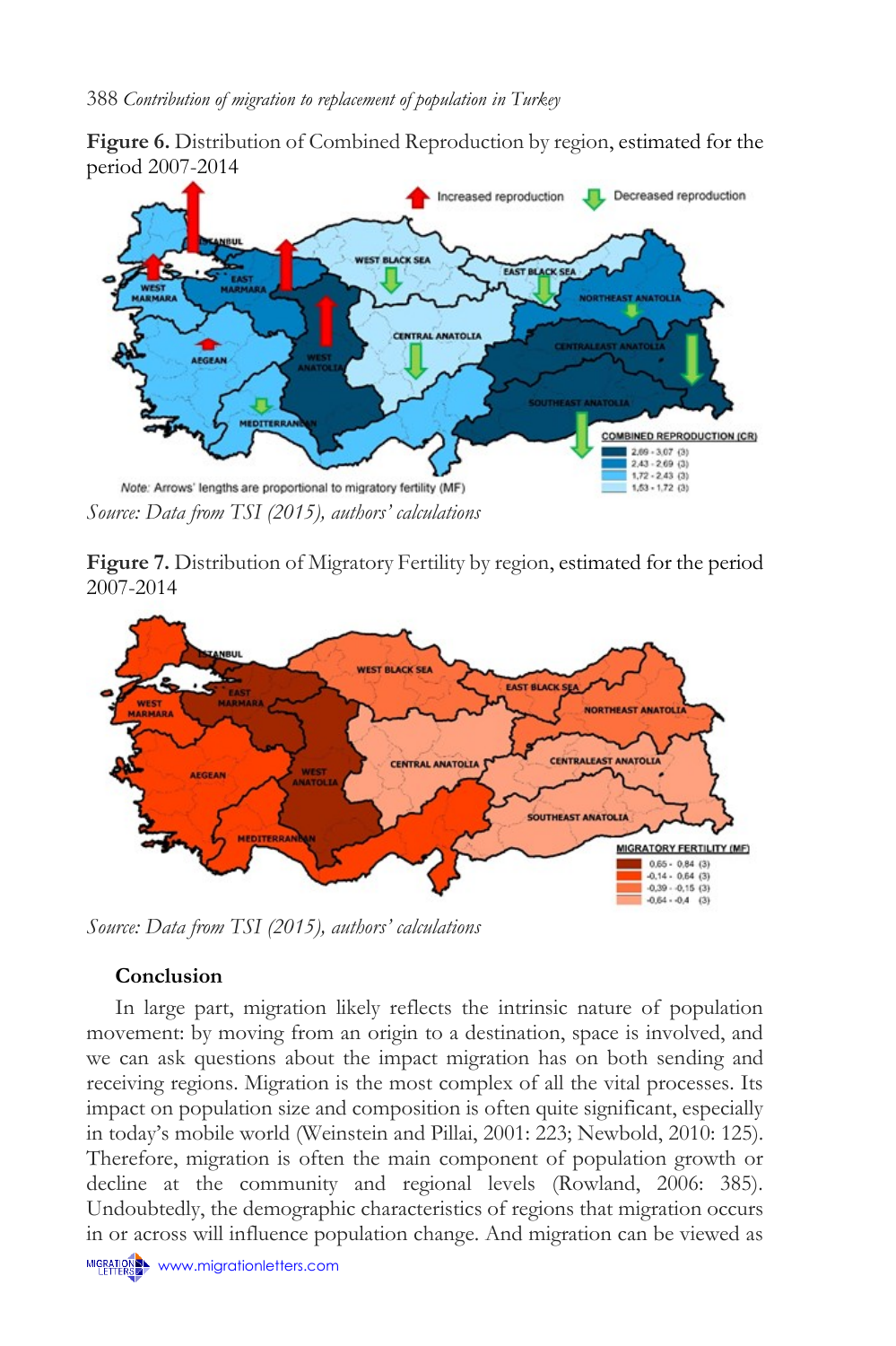an especially important type of movement, in two respects. From the purely demographic viewpoint, migration<sup>15</sup> is a component of change that together with natural increase, determines the magnitude and rate of population growth (Weinstein and Pillai, 2001: 202).

Unlike the birth and death components of population change, migration affects population change in two geographic units (Plane and Rogerson, 1994: 93): the origin and destination places or regions. Particularly in settings with apparent regional fertility differences, migration can compensate for missing births, especially in low-fertility regions. Therefore, depending on the fertility level of the migrated population from an origin, a destination region can compensate for its population growth, or vice versa.

Communities can experience substantial population inflows and outflows which, while altering the membership of the population, have far less of a share in all migrations and may be absorbed in population replacement rather than in net growth. Over the long run, the net effect of population movements usually entails community change of some kind, but the extent of this change can be small compared to the great volume of two-way migration (Rowland, 2006: 385). From this point of view, we tried to explore and measure the effect of internal migration on the reproduction of population between regions in Turkey. Thus, the indicators we use in this study – MF, CR, and THR – seek to measure the efficiency with which inward and outward movements produce a net reproduction of population. Due to the weakness of regional migration and fertility data, the indicators used in this study were designed to be as simple and robust as possible. Nonetheless, our findings show the significance of the indirect effect of internal migration on reproduction in Turkey regionally.

|                                                                                                      | <b>Regions with low</b><br>fertility (TFR<2.2)                                                                      | Regions with high<br>fertility (TFR>2.2)                                                                     |  |  |
|------------------------------------------------------------------------------------------------------|---------------------------------------------------------------------------------------------------------------------|--------------------------------------------------------------------------------------------------------------|--|--|
| Regions with<br>negative net<br>migration (MF<0)<br>Regions with<br>positive net<br>migration (MF>0) | West Black Sea (1.5)<br>Central Anatolia (1.7)<br>East Black Sea (1.7)<br>Mediterranean (1.9)<br>West Marmara (1.7) | North East Anatolia (2.4)<br>Central East Anatolia (2.7)<br>South East Anatolia (2.9)<br>West Anatolia (3.1) |  |  |
|                                                                                                      | Aegean (2)<br>East Marmara (2.4)<br>Istanbul (2.6)                                                                  |                                                                                                              |  |  |

**Table 4.** Regions of Turkey grouped by fertility and migration levels in 2007- 2014

*Source: Data from TSI (2015), authors' calculations*

*Notes: TFR stands for the Total Fertility Rate, MF for Migratory Fertility; numbers in parentheses show Combined Reproduction (CR) summarizing the demographic effects of fertility and migration; see the main text for explanations.*

<sup>15</sup> In-and-out-combined.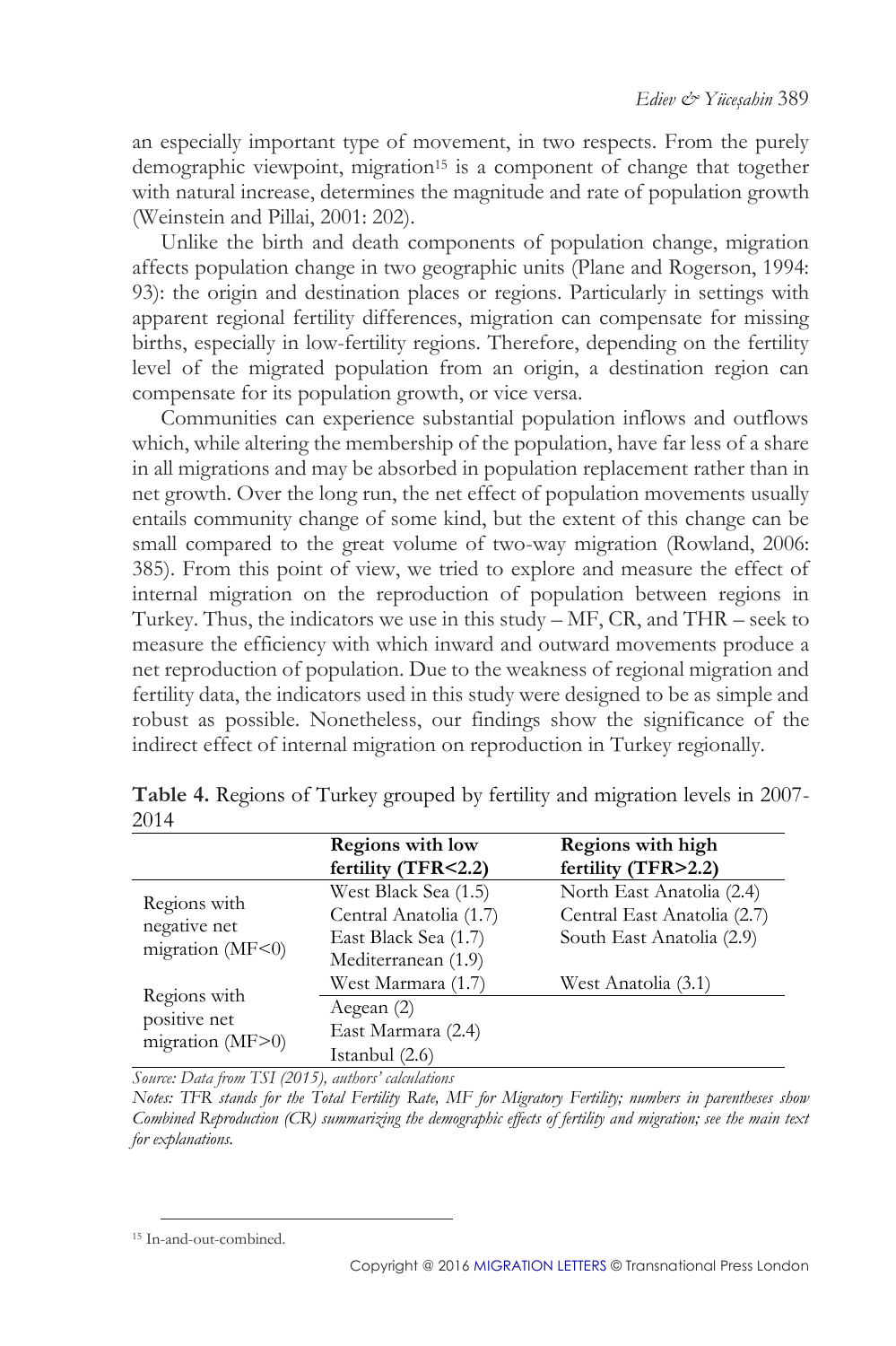Our analysis shows the strong demographic effects of migration across Turkey. The grouping of regions according to fertility and migration levels is presented in Table 4. In high-fertility eastern regions, migration acts as a counterbalance reducing the CR closer to the replacement level<sup>16</sup>. In the lowerfertility western regions, but also in higher-fertility West Anatolia, positive net migration supplements CR and boosts population growth, with the exception of the West Marmara and Aegean, where the migratory effect was insufficient to produce CR above the replacement level. In the four central regions, averageto-low fertility combined with negative ENM leads to CR below the replacement level. Hence, migration plays a role of demographic stabilizer in the westernmost and easternmost provinces. At the same time, it strengthens population replacement in West Anatolia (where above-average TFR combined with positive net migration produces a remarkable CR of 3.1) and further depresses population growth prospects in the average-to-low fertility regions of the Black Sea regions and the two regions to the south.

The positive demographic effects of migration on four regions (Istanbul, the East Marmara, West Marmara, and West Anatolia) come with a tag of short THR (replacement of half-cohort by migrants and their descent in 50-100 years).

Despite substantial variation of migration over time and the associated uncertainty of its demographic consequences, one may assume continuation of its current effect in regions with more stable net migrations: Central Anatolia, the West Black Sea, Central East Anatolia, and South East Anatolia. The same consideration applies to the four regions with high positive effects from migration (Istanbul, the West Marmara, East Marmara, and Mediterranean) where despite high variation over time, ENM was never negative over the period studied.

As for data not considered, our study did not take into account the effects of international migrations in Turkey. Yet, we should briefly note the scale of the possible demographic consequences of the recent refugee crisis that hit the country. Recent estimates show that there are currently more than 2 million Syrian refugees in Turkey (UNHCR, 2015). If we assume permanent stays in the country of the majority of Syrians, we can predict that Syrian population dynamics will probably affect Turkey's population change and reproduction patterns in the near future. By comparison, the migration turnover between the regions of Turkey over the whole period 2007-2014 was ca. 7 mln. people<sup>17</sup>. That includes all inter-regional migrations and includes opposite-way migrations too. If we refine the net effect of opposite-way migrations by summing up only the positive regional net-migration, the total population exchange between the regions was only 1.3 mln. over the period of 2007-2014<sup>18</sup> .

<sup>16</sup> Yet the CR is still above 2.5 in all three eastern regions.

<sup>&</sup>lt;sup>17</sup> We compute the turnover as the sum over all the regions of numbers of female in-migrants.

<sup>&</sup>lt;sup>18</sup>In this refined calculation, we consider only the female population and sum up the net migrations over all the regions where the net migration sum for the years 2007-2014 was positive.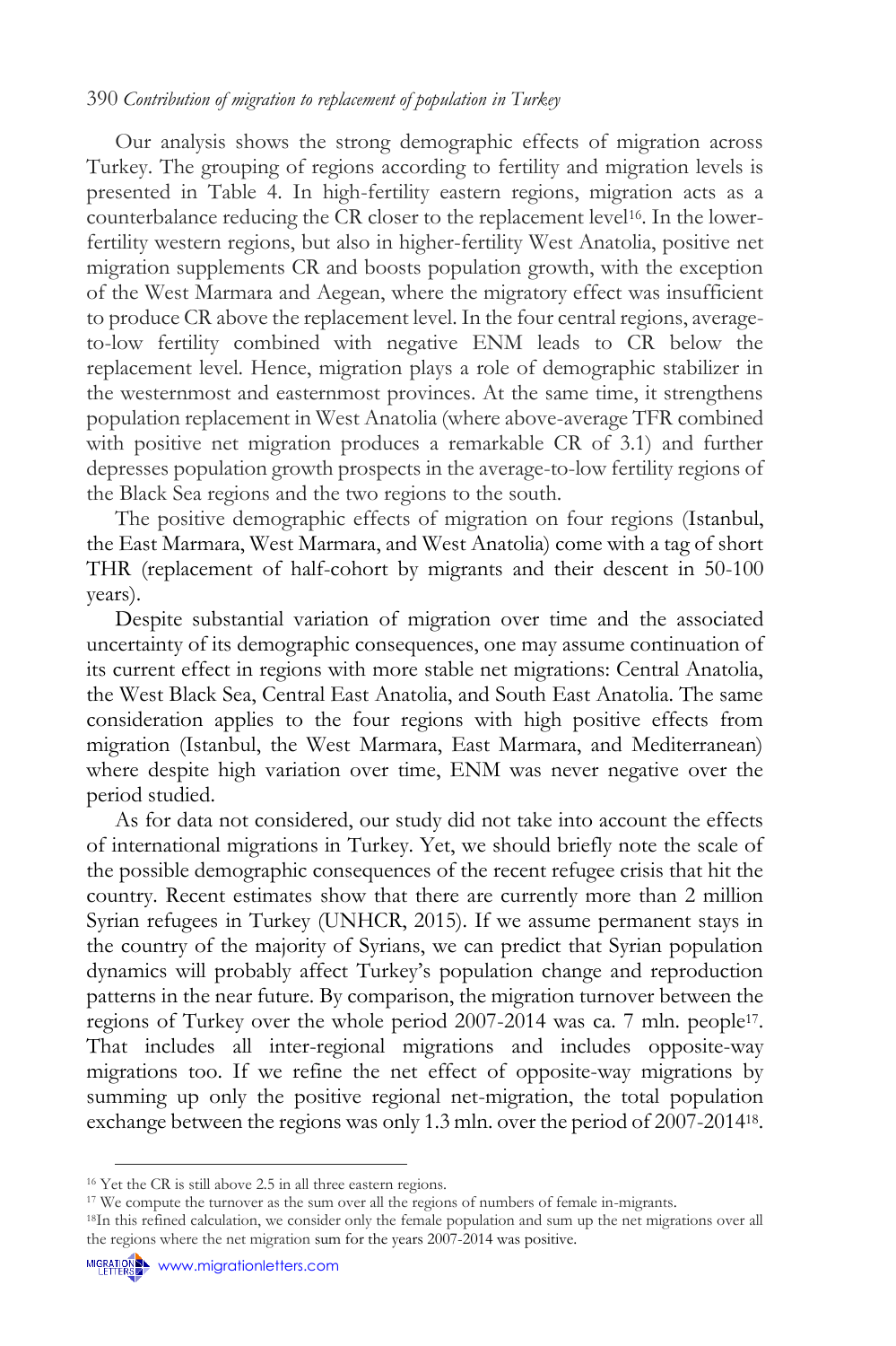Compared to any of these numbers, the influx of more than 2 million refugees may have a substantial demographic impact both nationwide and for specifically affected regions.

#### **References**

Alho JM. (2008). Migration, fertility, and aging in stable populations, *Demograph*y 45 (3): 641-650. CSO (Central Statistical Office) (1953). *Population Censuses 1927-1950: Statistical Resumes No: 8*. Ankara: Republic of Turkey Prime Ministry Central Statistical Office.

Ediev DM. (1999). *Demographic and Economic-Demographic Potentials*. PhD Thesis. Moscow: Moscow Institute of Physics and Technology.

Ediev DM. (2007). *Demographic Potentials: Theory and Applications*. Moscow: Max-Press.

- Ediev D., Coleman, D. and Scherbov, S. (2014). New measures of population reproduction for an era of high migration, *Population, Space and Place* 20 (7): 622-645.
- Eraydın, A. (2006). "Mekânsal süreçlere toplu bakış (Holistic view to the spatial processes". In: A. Eraydın (ed) *Değişen Mekân: Mekânsal Süreçlere İlişkin Tartışma ve Araştırmalara Toplu Bakış: 1923-2003 (Changing Space: Holistic View to the Debates and Research Regarding Spatial Processes: 1923-2003)*. Ankara: Dost, 25-67.
- HUIPS (Hacettepe University Institute of Population Studies) (2014). *2013 Turkey Demographic and Health Survey*. HUIPS, Ministry of Development, The Scientific and Technological Research Council of Turkey, Ankara: HUIPS Press.
- HUIPS (2010). *Türkiye'nin Demografik Dönüşümü: Doğurganlık, Aile Planlaması, Anne-Çocuk Sağlığı ve Beş Yaş Altı Ölümlerdeki Değişimler, 1968-2008* (*Turkey's Demographic Transition: Fertility, Family Planning, Mother-Child Health and Changes in Under-Five Mortality, 1968-2008*). Ankara: HUIPS et al.
- HUIPS (1999). *Turkey Demographic and Health Survey 1998*. HUIPS, Hacettepe University Institute of Population Studies, Ministry of Health General Directorate of Mother and Child Health and Macro International Inc.: Ankara.
- Inaba, H. (2009). "The net reproduction rate and the type-reproduction number in multiregional demography", *Vienna Yearbook of Population Research 2009*: 197-215.
- Koray, S. (1997). Dynamics of demography and development in Turkey: Implication to the potential for migration to Europe, *Nüfusbilim Dergisi (Turkish Journal of Population Studies)* 19: 37-56.
- Mitra S. (1984). Review of 'growth and structure of human population in the presence of migration by Sivamurthy (1982), *Journal of the American Statistical Association* 79 (386): 480-481.
- Newbold, KB. (2010). *Population Geography: Tools and Issues*. Plymouth: Rowman & Littlefield Publishers, Inc.
- Ortega JA and del Rey. LA. (2007). Birth replacement ratios in Europe: A new look at period replacement. Paper presented at the *2007 Annual Meeting of the Population Association of America*, New York, 29-31 March 2007.
- Plane, D. A. and Rogerson, P. A. (1994). *The Geographical Analysis of Population with Applications to Planning and Business*. New York: John Wiley & Sons Inc.
- Rogers A. (1966). The multiregional matrix growth operator and the stable interregional age structure, *Demography* 3 (2): 537-544.
- Rogers A. and Willekens F. (1978). The spatial reproductive value and the regional momentum of zero population growth. *Environment and Planning A*, 10: 503-518.

Rowland, D. (2012). *Demographic Methods and Concepts*. Oxford: Oxford University Press.

- SIS (State Institute of Statistics) (1996). *1995 Statistical Yearbook of Turkey*. SIS, Ankara: State Institute of Statistics.
- SIS 2002. *2001 Statistical Yearbook of Turkey*. SIS, Ankara: State Institute of Statistics.
- SIS 2003. *The 2000 Census (Turkey General)*. SIS, Ankara: State Institute of Statistics.
- Sivamurthy M. (1982). *Growth and Structure of Human Population in the Presence of Migration*. London: Academic Press.